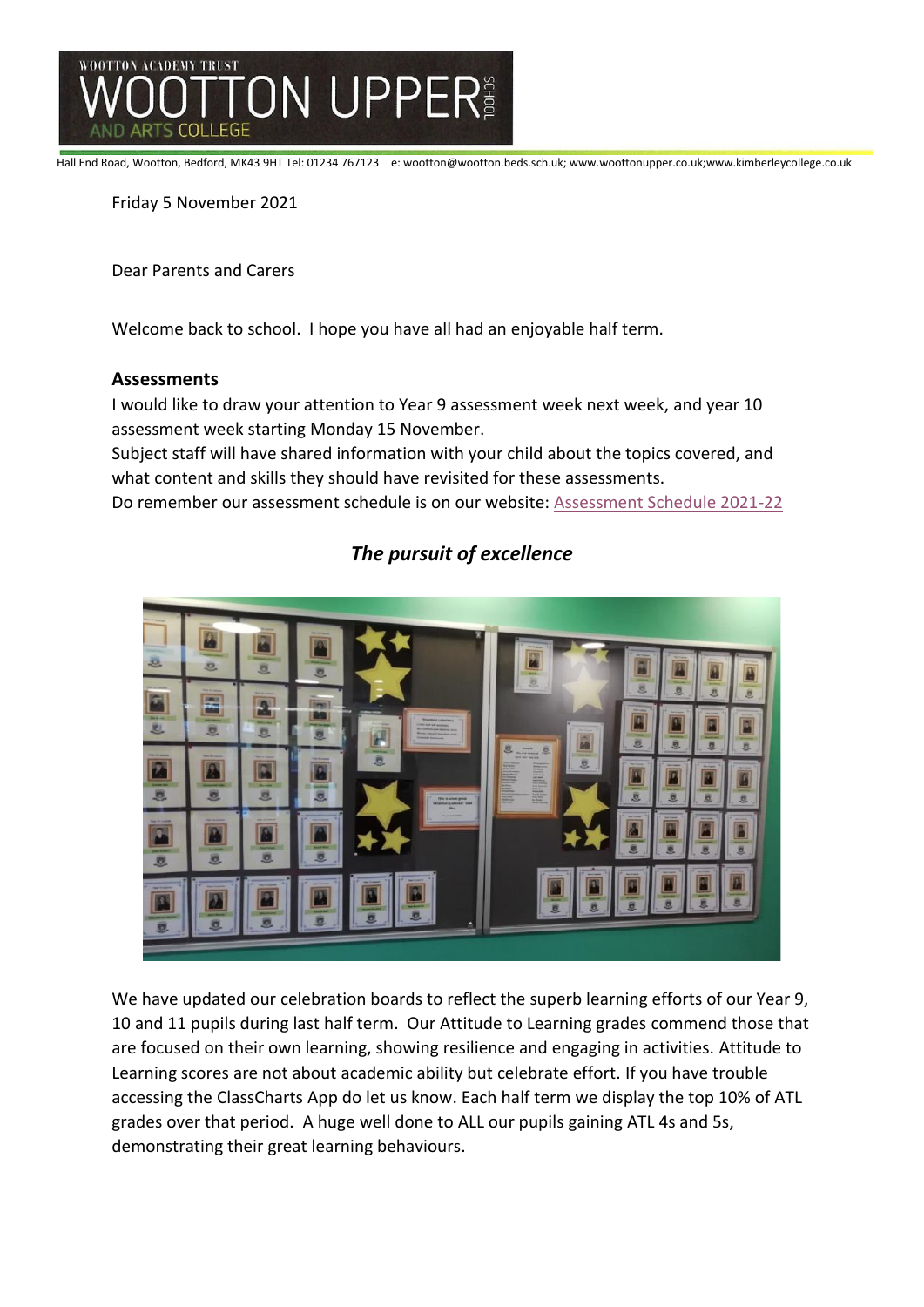#### **Year 11**

Maneet Barm Chloe Barnes-Rawlins Millie Bazeley Abbie Bazeley Hannah Bell Hannah Brackley Max Braybrook Mysti Bugg Thomas Cann Amelia Carter Issy Castleman Carys Cranston Joshua Davies Scott Evans Liberty Harrison Alexander Horner

#### **Year 10**

Nathaniel Lawson Madeleine Lawson Shenali Liyanage Ella Martin Holly Minney Karina Noel Kadek Oka Riddy Chloe Ranger Scarlett Sale Karanpreet Sidhu Alex Smith Emma Watkins Alice Watters Erin Wright Chloe Young

## **Year 11**

Reece Kenington Sasha Kurz Megan Moclair Spogmai Mohammed Harriet O'Hare Oluwanifemi Oridate Evie Rayner Kingsley Rickhuss Kofi-Ansah Sackey Ella Searle Aimee Smith Kai Stevenson Phoebe Thorn Angelo Vieira Amelia Whittington

#### **Year 9**

Veena Arif Flynn Ballard-Davis Daisy Barnfield Casey Chandler Fabian Ciocirlan Grace Cunnington Claudia Gomez Alamar Daniel Harkett Tilly Hickson Ruby Jeffrey Armaan Josen Millie Judge Iren Jules-Mateus Mya Kang Julia Mierzwiak

### **Year 10**

Angel Aghanya Lucy Ahearne Oluwadamilola Ajayi Henry Brown Clara Della Ripa Cadence Dillistone Colette Fickling Grace Ford Idris Gobindram Annabel Hamilton Eleanor Hogben Safaa Ibrahim Evelyn Jimmy Sukhman Josan Tajveen Kaur Zainab Khan

#### **Year 9**

Sophie Mulqueen Corey Nyasulu Tegan O'Reilly Sydney Pilsbury Camilla Raja Lola Ransome Nicholas Rempel Isaac Rexworthy Alyssa Singh Elisa Southerden Sam Stubbs Marika Szulc Maya Turicanin Matthew Van Oorschot Holly White Aimee Wilson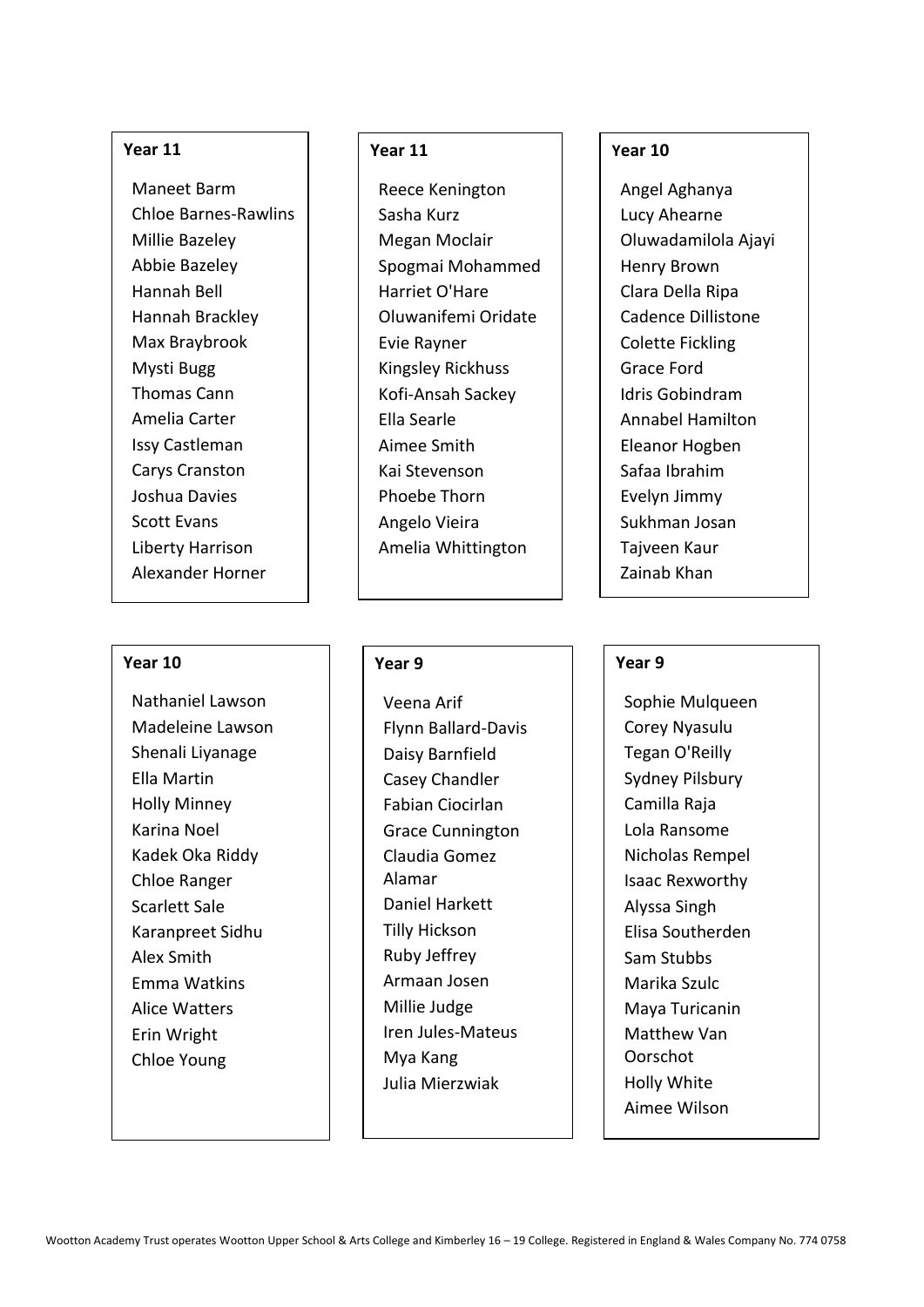### **Science stars of the week:**



Congratulations for your efforts! Year 11 Sophia Hindle Year 10 Kadek Oka Riddy

Year 9 Kayla Gasa

# **Seneca Champions**

These pupils have gone 'above and beyond' in their engagement in Seneca revision and consolidation tasks. Well done!



*Ryhanna Cummings Gaby Ves Milei Calder Alex Abood Theo Brazier Riya Gill Arna Beasley Charlotte Fabian Eleanor Hogben Owen Stringer Ryley Walkden*

*Karina Bains Kiranjit Kaur Frankey Winter Luke Ryan Issy Castleman Spogmai Mohammed Ruby Perkins Lucy Catchpole Max Braybrook Millie Bazeley*

### **Our review cycle**

This week we have been reviewing the work of some departments in the school. This is part of our annual review cycle. We have been hugely impressed, especially with meetings with some of our pupils. Pupils were involved in focus groups to talk about their learning and their experiences in school.